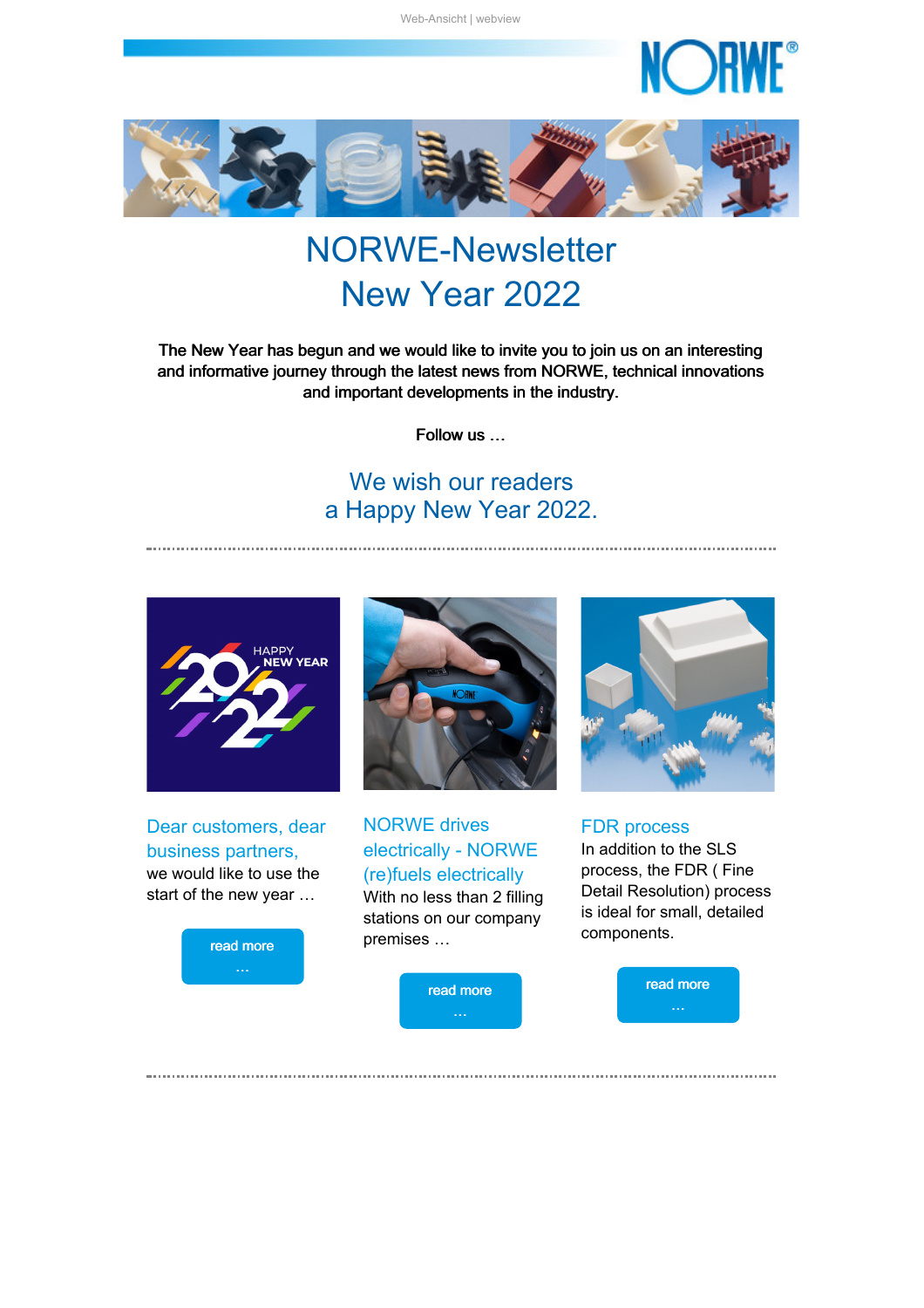

#### Dear customers, dear business partners,

we would like to use the start of the new year to thank you for the good and pleasant cooperation in the past year, which certainly was not very easy for all of us.

We hope you were able to take advantage of the holidays to pause for a moment and to recharge your energy and your courage.

For sure, 2022 will be another exciting year with special challenges but it will also offer new opportunities for all of us. In this context, we are looking forward to further joint and successful projects in the new year - please take advantage of our in-depth expertise and get qualified and individual advice.

This way, NORWE whishes you and your loved ones a happy, succesful and above all, a healthy new year.

PS: We do not give up hope - maybe we will meet in 2022 at one of the planned exhibitions.

to [top](#page-0-1)

<span id="page-1-0"></span>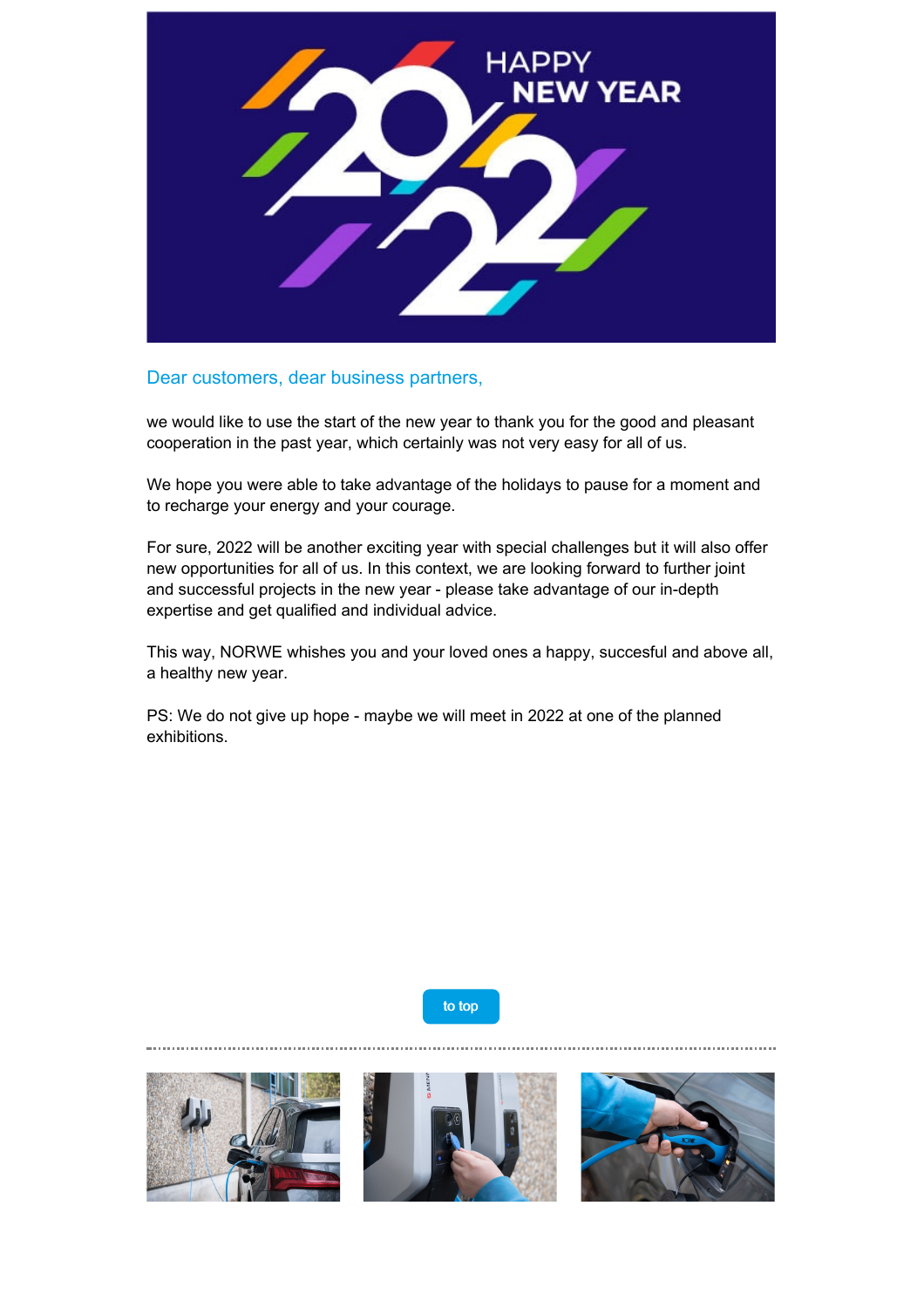#### NORWE drives electrically - NORWE (re)fuels electrically

With no less than 2 filling stations on our company premises, NORWE ensures the constant readiness for the use of it's own e-mobile fleet, but also offers partners and especially employees the possibility to charge their vehicles easily and uncomplicatedly.

In 2022, we plan to expand to 5 charging stations in order to provide incentives for switching to an e-mobile and to meet the expected increase in e-mobiles.

We are very sure to make a further positive input according to our pro-environmentphilosophy.



<span id="page-2-0"></span>

### In addition to the SLS process, the FDR ( Fine Detail Resolution) process is ideal for small, detailed component.

The new technology impresses with very filigree structures with extremly fine surfaces - the FDR process in 3D printing achieves a previously unfeasible level of precision. Highly stable components with the smallest measurements and extremly-thin wall thickness are the highlight of this most recent technology - which is possible due to a finebeam laser and the use of an extremly tough yet flexible material. These possible, high-precision components open up new areas of operation as a part of series production, especially through their use in electronic components.

Click here for more information [www.norwe.eu/en/technology/3d-print/](https://taadea104.emailsys1a.net/c/177/4848859/0/0/0/251779/0416e5048f.html?testmail=yes)